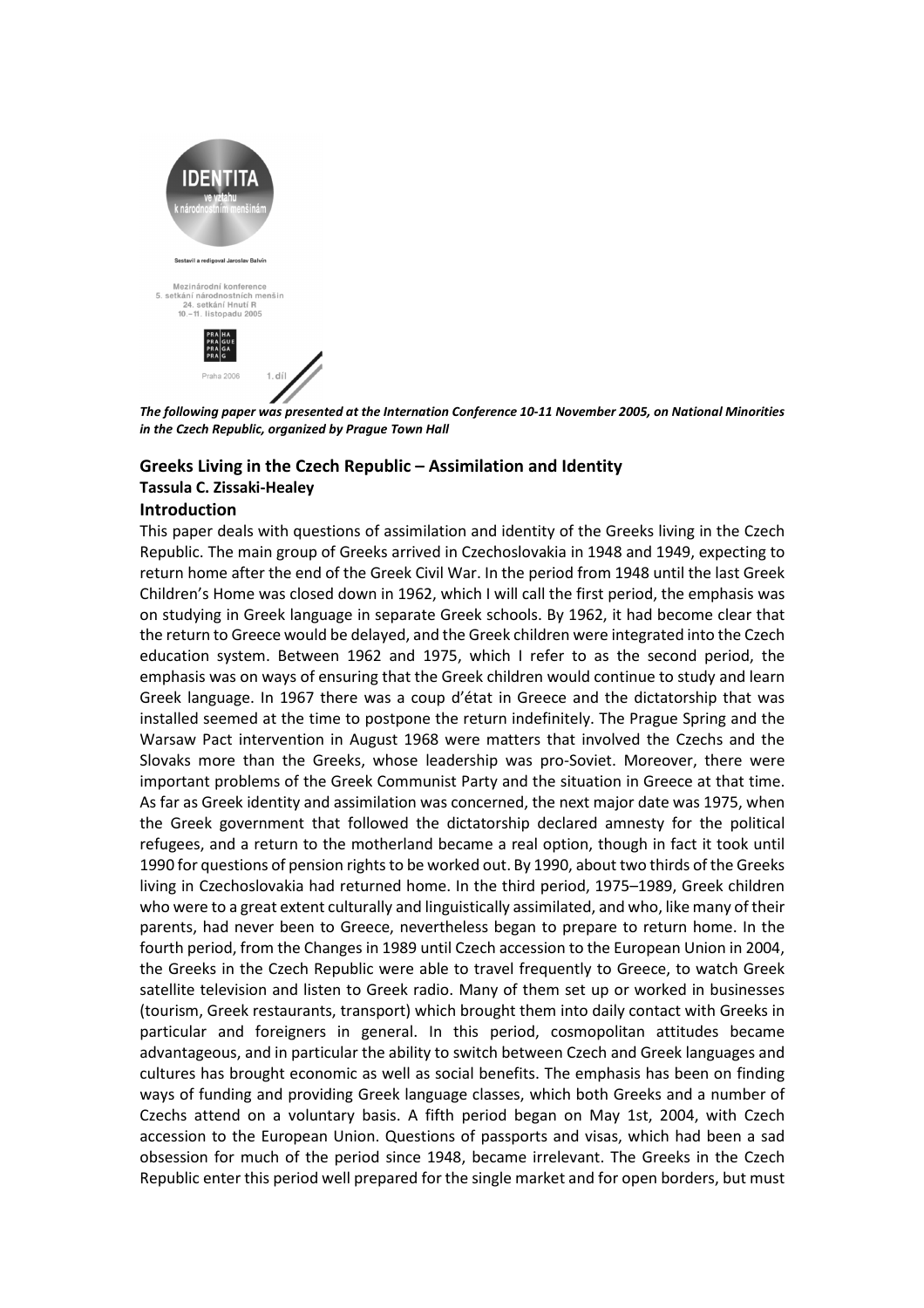continue, with the help of the Czech authorities, to support Greeks and Czech Philhellenes who will learn how to switch between Czech and Greek languages and cultures.

"Ethnic Minorities" Greeks living in the Czech Republic were recognized as an "ethnic minority" by the Law of June 2001 on ethnic minorities in the Czech Republic. The term "ethnic minority" is unfortunate, as it implies racial and other distinctive cultural and language features of a group of people, with allegiance to ancestral ties, and perhaps even antagonism toward the majority population. It emphasises differences from, rather than similarities with the culture of the main group. It can overlook considerations such as assimilation within cultures, close interactions between cultures and the impact of cultures on each other within the same nation. Where assimilation and intermarriage has been taking place, as it has between Czechs and the Greeks resident in the Czech Republic, it fails to reflect the fact that there is a continuum between virtually assimilated (perhaps a child with one Greek grandparent) and the virtually unassimilated Greeks, who speak no Czech and have little understanding of Czech ways (typically recent arrivals in the country). Czech friends of Greece, who enjoy Greek food, dance and music and speak a few words of Greek language, can count themselves as close and welcome associates of the Greek community. The concept of an ethnic minority does not reflect the positive effect of bilingualism, biculturalism and even multiculturalism of an individual, or a group of individuals on the mainstream culture of a nation. Neither does it reflect the ever-increasing international cultural mobility in the world, or the fact that an individual may have more than one identity within his own social and cultural group.

This paper will discuss issues of assimilation and national identity of the Greeks living in the Czech Republic, showing how and explaining why the emphasis has changed since 1948, when the differences between Greek and Czech were great, and there were strong arguments for the Greeks at that time to maintain their separate identity. Nowadays, on the other hand, both the Czech Republic and Greece are members of the European Union, we are all European Union citizens, and there are great advantages for those who can switch easily between Greek and Czech language and culture. Bearing this in mind, the term "Greek ethnic minority" as applied to Greeks living in the Czech Republic will be avoided; instead this group of European Union citizens will be referred to as Greeks.

#### **Historical Background**

The appearance of Greeks as a large compact group in Czechoslovakia dates back to the spring of 1948 when children from the war zone of the Greek Civil War (1946–49) started arriving in Czechoslovakia for protection and safety. They were followed by other missions of children and then in 1949, the adults, fighters and nonfighters, followed them. By 1950, Czechoslovakia was the host country of approximately 12 000 Greek political refugees, of whom 5 185 were children. By December 1990, after amnesty had been granted (1975) by the Greek government and all issues of repatriation, including pension rights, had been bilaterally solved, about 10 000 Greeks from the then Czechoslovakia had returned to Greece. The latest population survey (2003) of the Czech Republic shows that 3 219 people had declared Greek ethnicity. This number does not include the majority of the Slavomacedonians of Greece, who on arrival in former Czechoslovakia had represented 30% of the Greek political refugees. The majority of Slavomacedonians still living in the Czech Republic have not until now joined the Greek Community. (Slavomacedonians are a Slav-speaking minority of Greek Macedonia).

In 1990, Greek Communities were established under the Association of Greek Communities in the Czech Republic: the communities of Prague, Brno, Ostrava, Jesenik, Krnov-Mesto, Krnov, Sumperk, Vrbno, Bohumin, Havirov, Karvina and Trinec. The majority of the Greek Communities are in the Moravia-Silesia region, where the Greeks had been concentrated on arrival. The now adult "children of the Greek Civil War" and their families form the nucleus of the Greek Community. Other members are students who arrived to study at the universities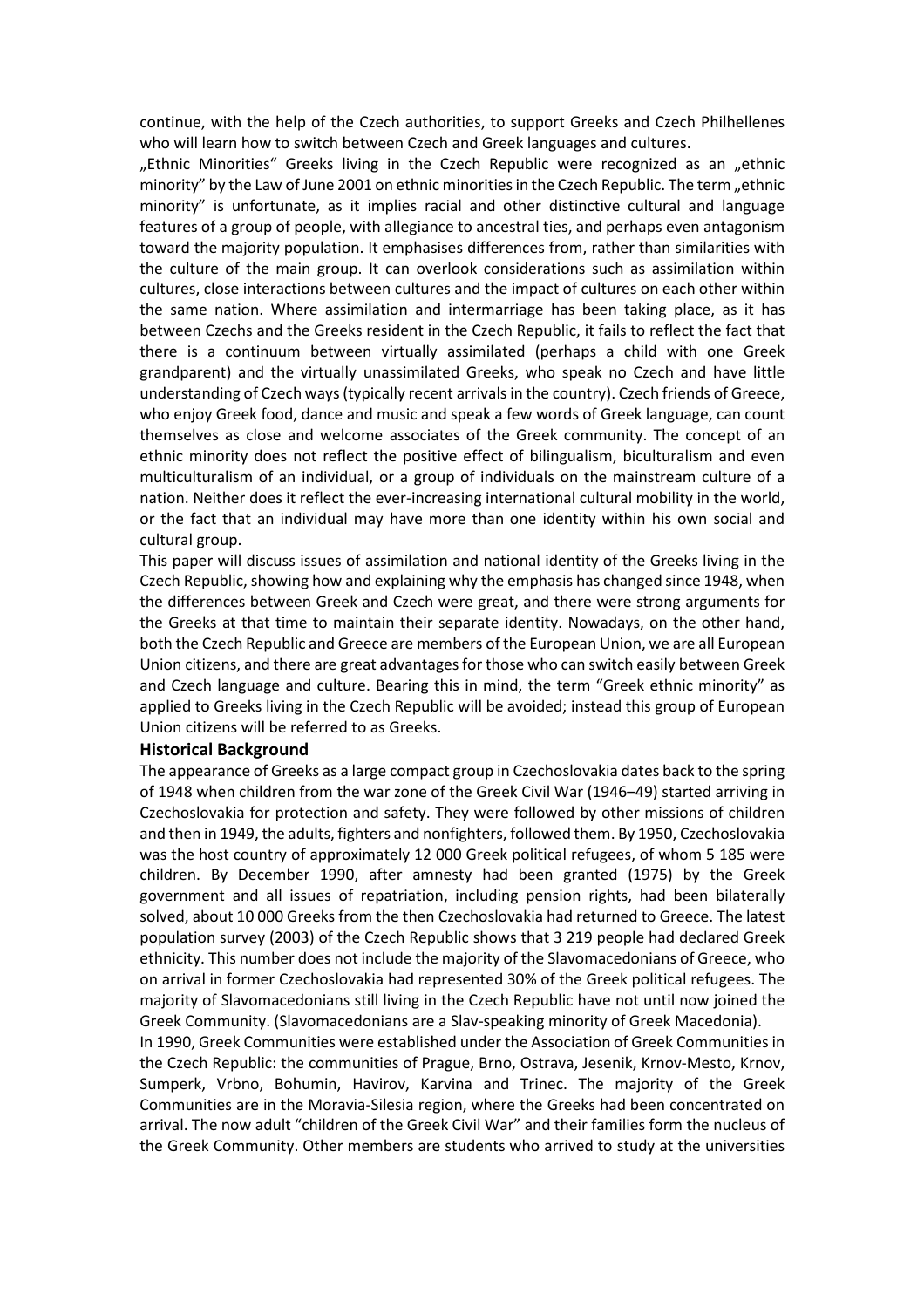in Czechoslovakia with the support of scholarships from the Greek Communist Party in the mid-1970s and 1980s and gradually settled in Czechoslovakia through marrying Czech citizens. There continue to be Greek and Greek Cypriot students in higher education in the Czech Republic, studying mainly medicine, dentistry, physiotherapy, music and engineering. The number of Greek students in the country, including students on EU exchange programmes, is about 250 at any time, the majority of them in Prague.

Further, a number of Greeks who had repatriated in the 1980s, have returned to the Czech Republic for personal reasons, such as failure to find satisfactory jobs, failure to adapt to the Greek culture and style of living after over 30 years in exile, or in order to find greater security in their old age and to be near their family members.

## **Developments Affecting the Sense of Belonging**

The issues in the national and ethnic identity of the Greeks in the Czech Republic today are closely related to the historical background of the arrival of the main group as political refugees of the Greek Civil War (1946–1949). They had been born in Greece, mainly in northern Greece (Epirus, Greek Macedonia and Eastern Thrace). They were settled on a "temporary residence" status in the then Czechoslovakia with the expectation of returning to their homeland after the end of the Civil War. In the event, they were stripped of their Greek citizenship by the then Greek government, and their temporary residence in Czechoslovakia turned into a more permanent sojourn, especially after the coup d'état in 1967 in Greece.

They were not able to start returning home until amnesty was granted in 1975. This can be considered a turning point. By December 1990, their status as stateless political refugees had changed and they had to choose between accepting Czech citizenship or Greek citizenship. Most of them obtained both Greek and Czech citizenships. Those who remained in the Czech lands were now "Czech by choice".

A third important development which had an impact on the sense of belonging to one or the other country, or to both, was the accession of the Czech Republic to the European Union in May 2004. This membership has weakened the more ethnocentric tendencies and any narrow national allegiances of the Greeks.

# **Issues in the National Identity of the Greeks in the Czech Republic**

## **First Period – 1948 to 1962**

The first period of forming and safeguarding the national identity of the Greek children and their parents stretches from 1948 to the early 1960s. Both children and adults went through schooling and technical education, but very few went on to universities at that time. The children were all housed in special Children's Homes for Greek children, thus forming a compact social group. This group went through a highly ethnocentric education based on the policy of the Greek Communist Party in cooperation with the Czechoslovak authorities and the Czech Red Cross, for these children were to remain Greek, acquiring Greek values, learning about Greek customs and traditions, and above all speaking Greek. The language of education was Greek, alongside an intensive programme of learning Czech. Their education was mainly intellectual and ideological, and not military or paramilitary. Above all, they were expected to return to Greece as educated persons and thus as potential leaders of Greek society. An analysis of the Greek textbooks of the first period (with only limited changes, the same books were used until 1989) of the "temporarily" settled children demonstrates the goal and aims of the ethnocentric education and upbringing of the children.

The main themes concern safeguarding their national identity and cultivating their political, i.e. socialist identity. The recurrent themes are:

- 1. Intense patriotic feeling for the homeland.
- 2. Nostos and nostalgia for, and an unshakeable belief in, the return to the homeland.
- 3. Dedication to the Greek people's struggles.
- 4. Pride in the traditions and customs of Greece.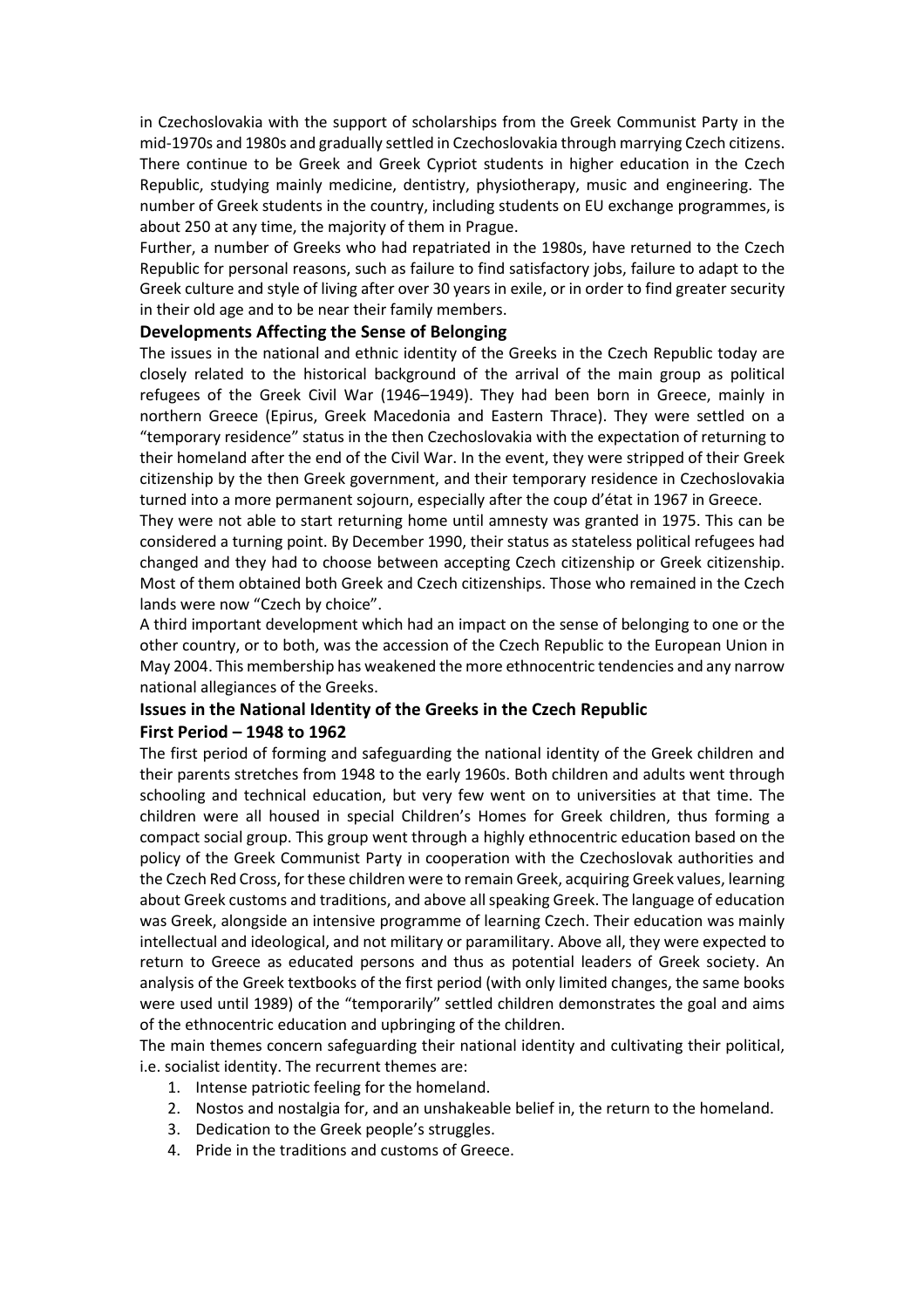- 5. Perception of the homeland as a beautiful country, albeit backward in comparison to the host country.
- 6. Love for the family and especially for the heroic mother.
- 7. Total dedication to and belief in the Greek Communist Party and its symbols.

The above themes are mostly connected with the formation of the Greek character and the Greek identity of the schoolchild.

Most of the school children knew what their Greek villages had looked like, and remembered their family life in the village. They believed in their return, and they loved their country. Moreover, they spoke Greek and they were educated in Greek. These children, now adults in their 60s and 70s, form the core of the Greek Communities in the Czech Republic, and it is they who place emphasis on safeguarding the national identity of their children and grandchildren. Thus, this stage is characterized by a very strong sense of being Greek and of resisting the influence of the host culture.

Nevertheless, an interchange of cultural and social values did begin to take place. Greeks started learning from Czechs, and Czechs from Greeks. Even now, many Czech citizens remember how difficult it was for all these Greek people to get used to eating Czech dumplings. They also recall how rapidly the scarce fruit and vegetables would disappear from the stands when the Greeks appeared on the scene.

#### **Second Period – 1962 to 1975**

A second period began in 1962, when the last Children's Home was dissolved, and the Greek children ceased to have a separate existence. In the second period (1962 until the amnesty in 1975), the Greeks continued to safeguard their national identity, but the main issue at that time was the ability to sustain the knowledge of Greek. In 1967, the coup d'état in Greece introduced a dictatorship which seemed at the time likely to delay the return to Greece. The Prague Spring and the intervention of the Warsaw Pact in August, in 1968 were matters above all for the majority population, and in any case the leaders of the Greeks in 1968 were pro-Soviet, and were more involved with internal issues of the Greek Communist Party and the political situation in Greece.

It is interesting to note that although the Greek children in this period were becoming less fluent in their mother-tongue, and excellent speakers of Czech, they still did not identify with the host culture. Two main reasons may explain this resistance to assimilation: a) the legal status as "stateless" of the Greek political refugees, and b) their firm belief that they would return to the homeland. Most young people of marriageable age would seek Greek brides or grooms, rather than Czech citizens.

With the dissolution of the last Children's Home in 1962, a decision was taken to integrate the Greek children and young students into the Czechoslovak society, and the children were sent to Czechoslovak schools. The children continued to have Greek lessons, i.e. language, history, geography and literature, but the number of lessons decreased to 4 hours a week and, soon after, to 2 hours a week. In addition, the lessons became optional, i.e., they were not part of the Czech school curriculum. The children of the 1960s and 1970s had been born in Czechoslovakia and lived, played and studied in a Czechoslovak environment. Responsibility for their Greekness now mainly fell on the family and on the Greek Communist Party organizations, which organized extra-curricular activities in the Greek Clubs. The themes of the school textbooks continued to be those of the 1950s and early 1960s, with a few changes which concerned the political upheavals within the Greek Communist Party. The insistence on creating for the children a "Greek environment" of blue skies, blue sea, sunny beaches, unknown fish and sea-food, seaports, citrus trees and fruit, traditional costumes and music, and many other Greek symbols and stereotypes, caused bewilderment to many a schoolchild, who was told that this fantastic land was in fact his or her country, while Czechoslovakia was his second country. The schoolchildren soon learned to feel in some sense Greek, to love their first motherland to which they were to return, but they also identified, on a different level,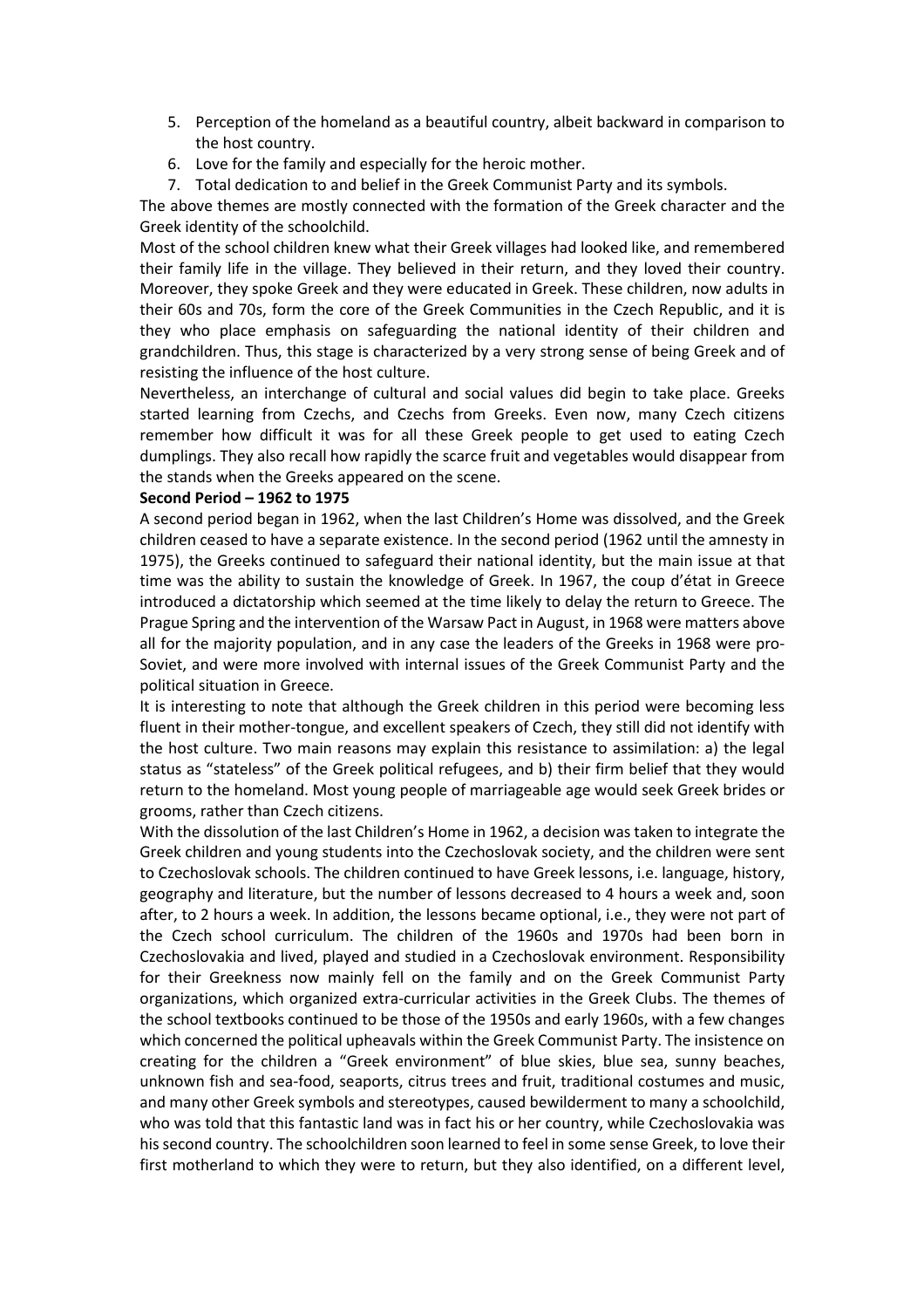with their second motherland. They grew up immersed in the ideas of socialism and communism. These ideas were cultivated not only through Czech textbooks, but even more vigorously through their Greek textbooks and the extra-curricular activities of the Greek Club. Some of the themes concerned internationalism, loyalty to the socialist countries and especially to the Soviet Union, respect and love for the working class and the agricultural workers. Other themes were general educational values such as love for reading, work, nature, cleanliness and order, etc.

### **Third Period – 1975 to 1989**

The fall of the dictatorship (1974) brought in a government in Greece that immediately began to prepare amnesty, and in 1975 the Greeks were able to begin to return. In the third period (1975 until 1989), many of the Greek (or "partially Greek") children did not speak Greek on a regular basis even in the home, and all used Czech at school. Most of them, and an increasing number of parents, had never visited Greece. The children were, to a greater or less extent, assimilated within the culture and language of the host country. The children grew up comfortably in the Czechoslovak environment and the Greek connection was mainly through increasingly distant relatives in Greece, perhaps through a parent and grandparents, and the remaining Greek Club activities, various traditional dance and music ensembles, amateur theatres, the gathering of all Greeks at Pan-Hellenic Festivals every two years, etc. The child may have played in a Greek band, or danced in a Greek dance group. He may have tried to learn Greek, but was also involved in most other activities together with his Czechoslovak peers. In due course he would probably marry a Czechoslovak citizen (by now all Greek children born in Czechoslovakia had Czechoslovak citizenship). In fact, a Greek child growing up in Czechoslovakia in the 1970s and 1980s could scarcely avoid acquiring a Czech identity. One might have anticipated total assimilation of the Greeks of the third generation.

However, although some did assimilate, the majority began to return to its roots. When amnesty was granted in 1975, the old dream of returning to the homeland came true. The Greeks in Czechoslovakia could return, and the majority did in due course return to the homeland. An upsurge of feeling Greek, being Greek and identifying with everything Greek took place. Returning to a Greece they had never known put more pressure on the repatriating Greeks. When the return took place it was not easy. The welcome extended to the Greeks returning from the socialist countries was less than warm, and the reality of Greece was not exactly what either school or family memory had led the returning Greeks to expect. However, this topic lies beyond the scope of this paper.

#### **Fourth Period – 1990 to 2004**

In the fourth period, from 1990 until Czech accession to the European Union, there were new developments which helped enhance the feeling of being Greek. First, following the political changes in Czechoslovakia in 1989, unrestricted travel to Greece put young Greeks and children, irrespective of their national passport, in contact with the realities of modern Greece. Many parents went through the difficult experience and endless bureaucratic processes of acquiring Greek citizenship for themselves and for their children. As a result, many Greeks are holders of both Czech and Greek citizenship. Greeks in the Czech Republic did not go on holiday abroad – they went only to Greece, back to their villages and towns, visiting their relatives. The question most often asked was not if you were going to Greece, but when you were going. It was taken for granted that everyone goes to Greece, back to his roots, at least once a year.

#### **Present Day**

The issue now, following the accession of the Czech Republic to the European Union in May 2004, is not how to safeguard the Greek identity of the members of the Greek Community, but how to cultivate it by learning to speak the Greek language. The teaching of Greek to Greeks living in the Czech Republic and also to Czechs, is facilitated by having access to Greek satellite television, which has special programmes for and about Greeks Abroad. The Voice of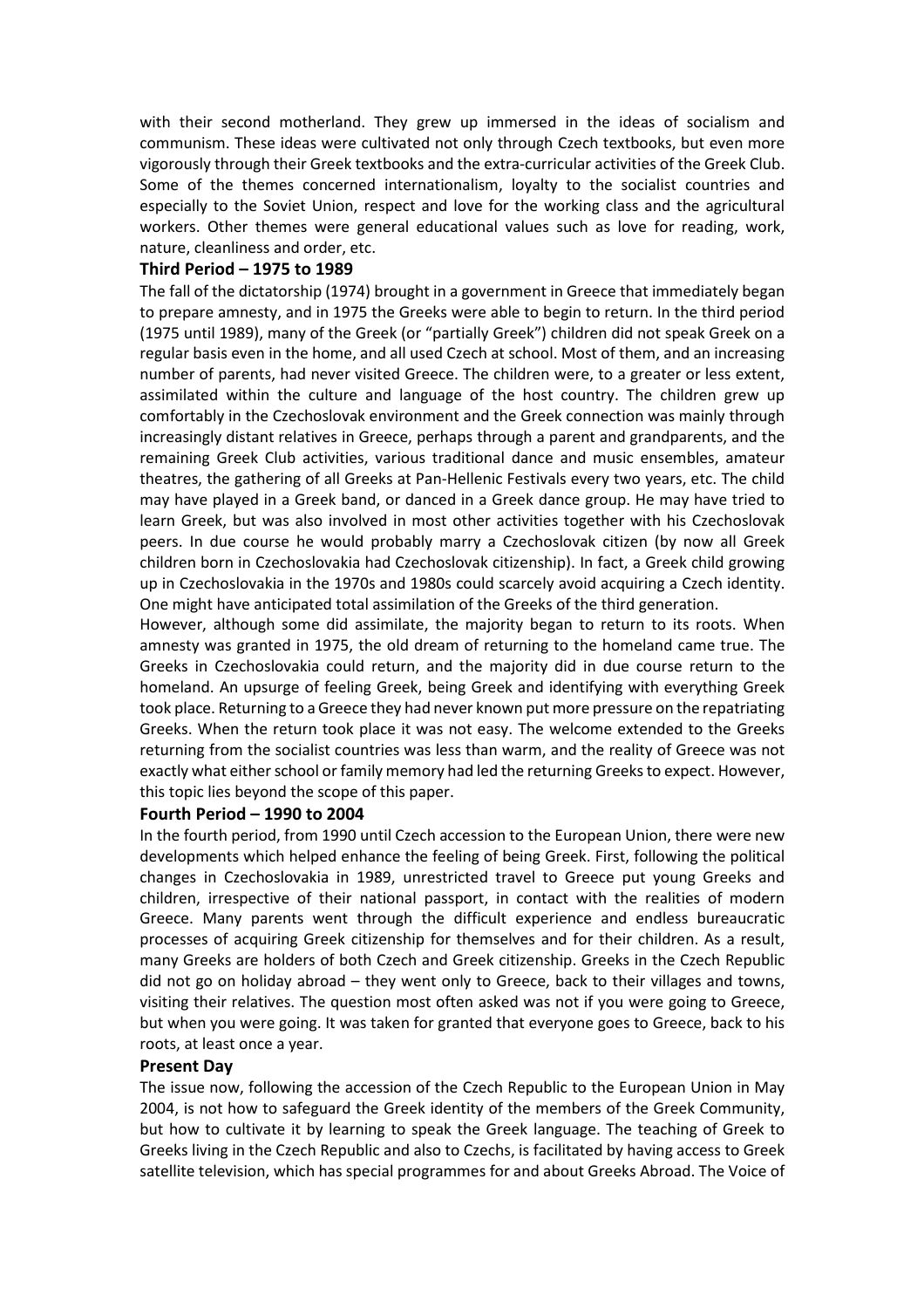Greece broadcasts 24 hours a day to all Greeks abroad, and is widely listened to. In general, the Greek authorities show keen interest in the affairs of the Greek Communities in the Czech Republic, and its official Greek institutions give generous financial and material support for Greek cultural events and language learning. The Secretariat of Greeks Abroad of the Ministry of Foreign Affairs has specifically been set up to safeguard the national identity of Greeks abroad. The Greek Communities in the Czech Republic receive important financial assistance and moral support from the Czech Ministry of Education, Ministry of Culture and the different Town Halls and Regional Municipalities, to carry out their cultural and language-teaching activities. Young Greeks, and also some Czechs, are now showing interest in studying Greek not only for emotive reasons, but also for utilitarian reasons: finding jobs in the flourishing two-way tourist industry between the two countries, setting up businesses dealing with Greece, working in restaurants that serve Greek as well as Czech customers, becoming entrepreneurs, etc. The advantages of being able to function in both cultures are widely recognized by the new generation of Greeks living in the Czech Republic. With the accession of the Czech Republic to the European Union, Greeks do not find themselves in a state of anomie, asking themselves who they are and what they are. They have a rich cultural and historical heritage as Greeks, which they can be proud of. In addition, they are able to switch to the advantages of speaking Czech and enjoying a Czech way of life. They do not feel that assimilation to Czech culture in any way involves losing part of their Greek identity. Many of the Greeks living in the Czech Republic have a deep understanding of both Czech and Greek cultures. With their bilingualism (trilingualism, as many of them also speak English) and cosmopolitan attitudes, they are particularly well-prepared for cooperation, joint citizenship and joint ventures in the modern global village.

## **Bibliography**

Mitsopoulos, T., We Remained Greek, Athens, 1979 (in Greek)

Clogg, R., A Concise History of Greece, CUP, 1991 (in English)

Zissaki-Healey, T. C., The Image of Greece in Bulgarian History Books before and after the Communist Era, Proceedings of Thessaloniki University Conference, 1994 (in Greek) Language Education of the Greek Guest Workers in Europe, Athens, 1997 (in Greek) Papadopoulos, L., The Children of the Storm, Praha, 1998 (in Greek)

Papadopoulos L., The Day of the Return, Praha, 1999 (in Greek)

Margaritis, G., History of the Greek Civil War, 1946–49, Athens, 2001, vol. 1 & 2 (in Greek) Karapostolis V., et al., Greeks Abroad, Cultural Identity and the Mass Media of the Greeks Abroad, Athens 2001 (in Greek)

Zissaki-Healey, T. C., Political Refugees in the Czech Republic: Safeguarding the Greek Identity, Proceedings of Zagoria Conference, 2003 (in Greek)

Zissaki-Healey, T. C., Children of the Storm, the Story of the Greeks in the Czech Republic, The New Presence, the Prague Journal of Central European Affairs, autumn 2004, vol. 6, No. 3 (in English)

## **Textbooks in Greek**

The ABC (Alphavitario), Political and Logotechnical Ekdoseis, 1968

Kourtis, J., Reading texts for the second class, Warszawa, 1962

Kourtis, J., Reading texts for the second class, Warszawa, 1968

Reading texts for the third class, Political and Logotechnical Ekdoseis, 1961

Gagoulias, G., Grammar for the lower classes of the elementary school, DOME, Sofia, 1963 Reading texts for the 6th class, Political and Logotechnical Ekdoseis, 1964

Journal "Kalimera", chief-editor T. C. Zissaki-Healey, the Journal of the Greeks in the Czech Republic, articles "I remember…", issues 13, 14, 15, 18, 19, 21 and 22 (in Greek).

**Contact: Mgr. Tassula C. Zissaki-Healey**